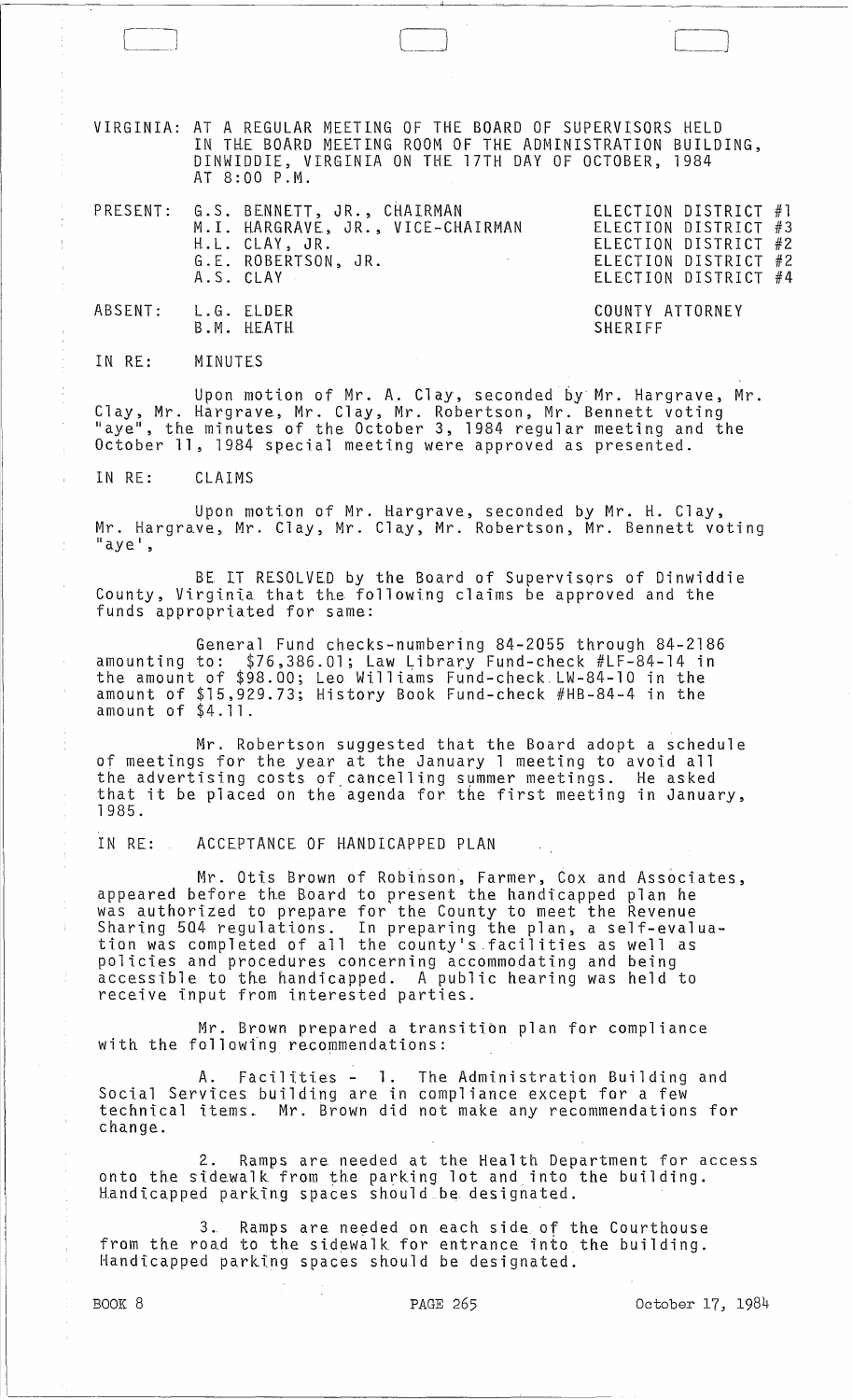4. The Sheriff's Department has 3 steps to get inside the building. A considerable amount of fill would be needed to bring the parking lot level up to the sidewalk for a ramp. Therefore, until this type of project is undertaken by the County, Mr. Brown recommended that the Board ask the Sheriff to serve the handicapped by coming outside to them or serving them in the Courthouse.

5. The Clerk's Office has a small step which can be negotiated by a wheelchair; however, he recommended a ramp be put in if any renovation is done to the building.

6. He indicated the most significant structural problem is at the Courthouse because of the courtroom upstairs and the narrow stairways. He recommended that in lieu of an elevator and a major renovation, that the Board ask the Judges to try to work around this obstacle in cases involving the mobility impaired by taking testimony or relocating the case to the small courtroom downstairs.

Mr. Brown estimated the cost of the structural changes to be less than \$1,000 and recommended that they be made by January 1, 1985. Physical changes must be made by January 1, 1986 according to the regulations.

B. Policies and Procedures - 1. In all notices for public hearings for which the County invites public input, a statement should be included asking handicapped individuals to notify the Administration five (5) days prior to the meeting if any type of auxiliary aid is needed.

At public hearings, the Chairman should ask if any handicapped individual person in attendance needs any aid or assistance during the meeting.

3. The Registrar should make the same statement to accommodate the handicapped in her public notices.

4. The Compliance Officer should send a letter to all employees to be cognizant of handicapping persons requiring assistance so everyone will be aware of the County's policy.

Upon motion of Mr. Robertson, seconded by Mr. Hargrave, Mr. Robertson, Mr. Hargrave, Mr. Clay, Mr. Clay, Mr. Bennett voting "aye", the following resolution was adopted:

WHEREAS, the self-evaluation survey has been completed as required by Federal Revenue Sharing Regulations concerning access of services and facilities to persons with handicapping conditions; and

WHEREAS, certain accommodations and other changes are necessary to insure reasonable access to both facilities and services; and

WHEREAS, the Compliance Officer has completed the self-evaluation with the assistance of the public, other County officials and consultants to the County; and

WHEREAS, the plan should be updated and amended as changes occur and the need arises;

NOW THEREFORE BE IT RESOLVED that the Board of Supervisors accepts the Self-Evaluation Plan as a guide to assuring that persons with handicapping conditions have reasonable access to all services and facilities provided directly and indirectly by the County; and

BE IT FURTHER RESOLVED by the Board of Supervisors of Dinwiddie County, Virginia that the Compliance Officer is directed to review the plan on a continuing basis, adding and deleting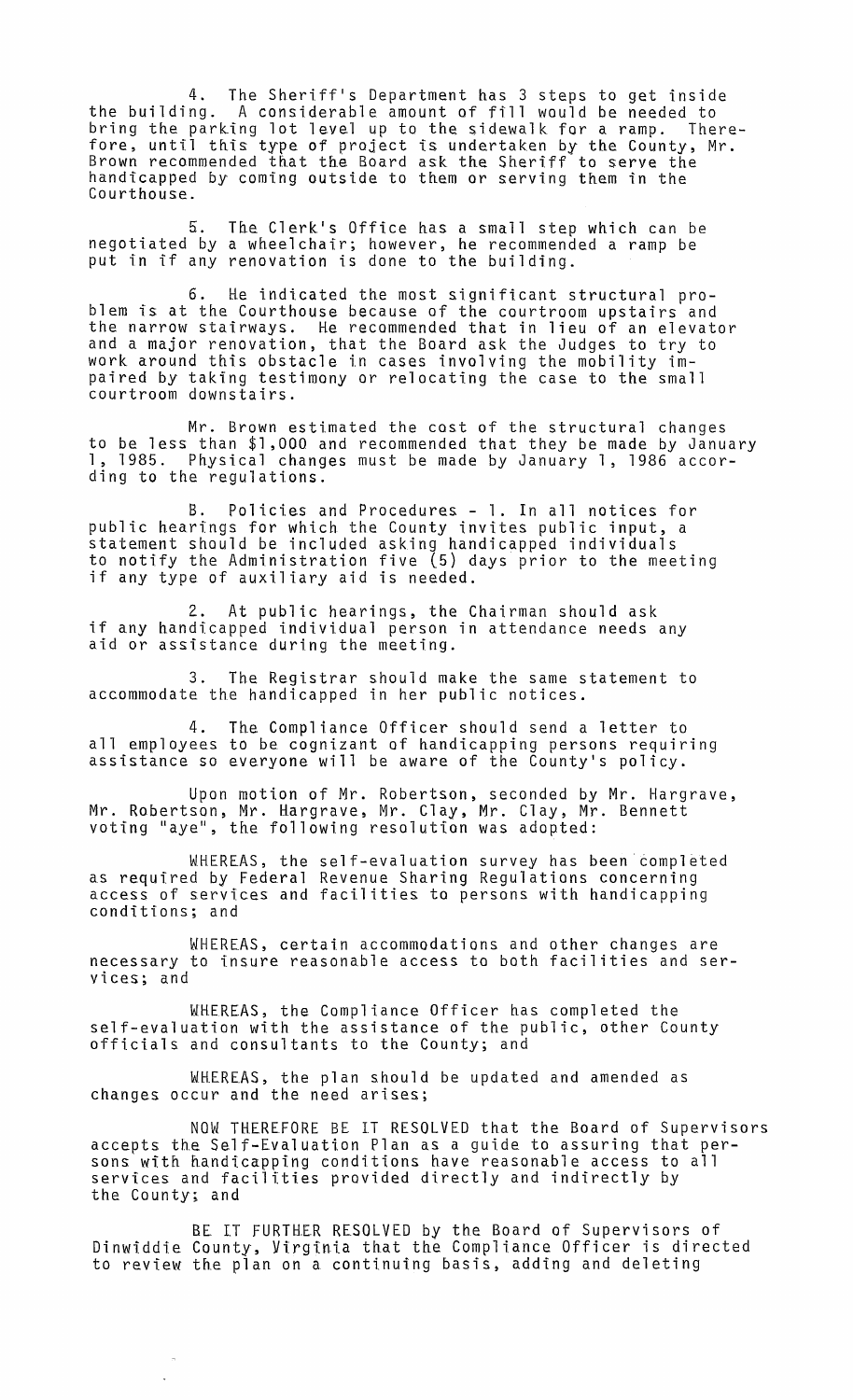information as may be necessary and generally keep the Plan in a current state, seeking advice and consultation with citizens<br>of the County. information as may be necessary and generally<br>a current state, seeking advice and consultat<br>of the County.<br>IN RE: GRIEVANCE PROCEDURE--PROVISION FOR

## IN RE: GRIEVANCE PROCEDURE--PROVISION FOR AGED & HANDICAPPED

Wendy Quesenberry, Admin. Assistant, advised the Board that another requirement of the Revenue Sharing 504 regulations is adoption of a grievance procedure for the handicapped as well as the aged. She stated a grievance procedure was prepared in the original personnel study but was never adopted because the number of employees under the Board of Supervisors has not ·reached 15. Wben that happens, a state approved grievance procedure must be adopted. By modifying the plan to include the aged and the handicapped, the grievance procedure that has been prepared will meet the Revenue Sharing requirements.

Upon motion of Mr. Hargrave, seconded by Mr. H. Clay, Mr. Hargrave, Mr. Clay, Mr. Clay, Mr. Robertson, Mr. Bennett which was ave, millionary, millionary, millioned extends to the second state of the second state of the second state of the second state of the second state of the second state of the second state of the second state of th

BE IT RESOLVED that the Board of Supervisors of Dinwiddie County, Virginia adopts the grievance procedure developed by the firm of Robinson, Farmer, Cox and Associates for the County<br>in its personnel study; and

BE IT FURTHER RESOLVED by the Board of Supervisors of Dinwiddie County, Virginia that the plan be amended to provide for the aged and persons with' handicapping conditions.

IN RE: LOCATION OF RADIO TOWER

 $\begin{array}{c} \square \end{array}$  $\begin{bmatrix} 1 & 1 \\ 1 & 1 \end{bmatrix}$ 

Wendy Quesenberry, Admin'. Assistant, distributed copies of a survey of the property located on the south side of the jail,<br>stating that at the last meeting, the Board indicated they wished to locate the radio tower on that side if there was sufficient room. Mrs. Quesenberry stated the survey shows a little over 15 feet between the building and the adjacent property line. She felt sure there would be sufficient room; however, a sewer line and a storm sewer line run through the middle of the property. She stated she could not recommend placing a tower over top of these lines because there may be a need in the future to repair<br>them.

Mr. Hargrave' stated he felt a'tower company could easily straddle the lines. He suggested going beyond the retaining wall to the back of the jail. The property drops five to six feet at that point-and the building has' a slight recess. It would also place the tower over top of a storm sewer grate.

Mrs. Quesenberry stated her concern at that location<br>the loss in heighth and power of the tower. Where would be the loss in heighth and power of the tower. the plans call for a 180 ft. tower now, they might have to go to a 190 ft. tower and with a 10 ft. antenna, if would approach the 200 ft. level. Mrs. Quesenberry stated she wanted to stay away from 200 ft. if possible because of all the additional away from 200 ft. If possible because of all the

Mr. Hargrave stated he felt the extra heighth could be accommodated in the concrete base. The other Board members agreed. Mrs. Quesenberry was instructed to determine if this location is feasible, and if so, she could proceed with the bidding process.

IN RE: C&P TELEPHONE COMPANY -- REQUEST FOR EASEMENT -- RT. 751

The County Administrator presented a request from the C&P Telephone Company for an easement from the County to locate

BOOK 8 **PAGE 266** PAGE 266 October 17, 1984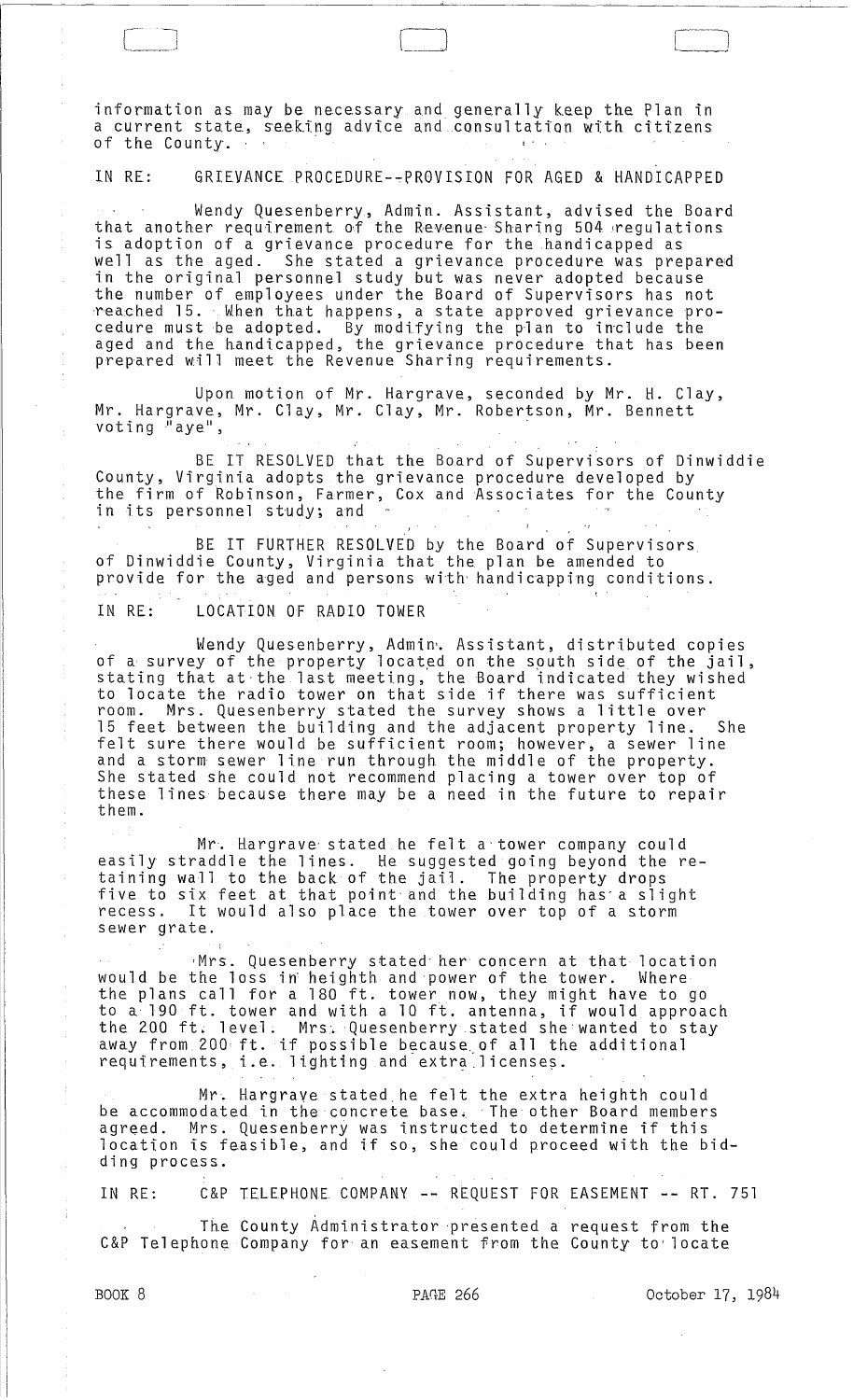an underground cable within 5 feet of the front property line at the Ford VFD on Rt. 751.

Upon motion of Mr. H. Clay, seconded by Mr. Hargrave, Mr. Clay, Mr. Hargrave, Mr. Clay, Mr. Robertson, Mr. Bennett voting "aye", the Chairman was authorized to sign an easement agreement with the C&P Telephone Company to install an underground cable on County property at the Ford VFD on Rt. 751.

IN RE: VEPCO--RESOLUTION OF SUPPORT FOR ENERGYSHARE PROGRAM

The Board previously received a request from the Va. Electric & Power Company for a resolution of support for the EnergyShare Program. Wendy Quesenberry stated she discussed the program with Mrs. King Talley, Director of Social Services. The Social Services Department is a distribution-intake point for the funds derived from this program. Mrs. Talley feels the program is very beneficial and more money ts needed. Sheindicated that she felt a deterrent to the program is the fact that people who pay their bills at banks or similar institutions cannot contribute to the EnergyShare Fund there. They have to write a separate check.

Upon motion of Mr. Robertson, seconded by Mr. A. Clay, Mr. Robertson, Mr. Clay, Mr. Clay, Mr. Hargrave, Mr. Bennett voting "aye", the following resolution was adopted:

WHEREAS, in recognizing the need to provide emergency fuel assistance to customers in the VEPCO/Virginia Natural Gas Service area because of budgetary cutbacks in federal and state fuel assistance programs; and

WHEREAS, to address this need VEPCO/Virginia Natural Gas ran two pilot programs during the winter of 1982-1983 to respond to needs of customers affected by the economic recession; and

WHEREAS, based upon the success of these two pilot programs the company has decided to implement an ENERGY SHARE PROGRAM on a company-wide basis for 1984-1985; and

WHEREAS, beginning with the bills issued in mid-November through February, customers of VEPCO/Virginia Natural Gas will be given the opportunity to voluntarily contribute \$1, \$2, or \$5 in excess of the amount billed to their electric/gas bill, which will then be credited to the ENERGY SHARE PROGRAM fund and distributed to the Citizen Oversight Committee, including representatives of local so~ial services agencies, to provide a one time, last resort payment to customers who are eligible for this assistance, i.e., gas, electricity, coal, wood, or oil; and

WHEREAS, in addition to customers participating in this voluntary program the shareholders and employees of VEPCO and Virginia Natural Gas will be encouraged to participate;

NOW THEREFORE BE IT RESOLVED that the Board of Supervisors of Dinwiddie County, Virginia commends the management of VEPCO/Virginia Natural Gas for taking the initiative to establish the ENERGY SHARE PROGRAM to provide a fund for emergency fuel assistance to the poor and encourages its shareholders, employees and customers to actively participate in this worthwhile program.

IN RE: BINGO & RAFFLE PERMIT--AMERICAN LEGION BASEBALL COMMITTEE

 $\omega$  . The second  $\omega$ 

Upon motion of Mr. Hargrave, seconded by Mr. H.- Clay, Mr. Hargrave, Mr. Clay, Mr. Clay, Mr. Robertson, Mr. Bennett voting "aye", the following resolution was adopted:

WHEREAS, the American Legion Baseball Committee has made application to the Board of Supervisors for a Bingo & Raffle Permit for the calendar year 1984; and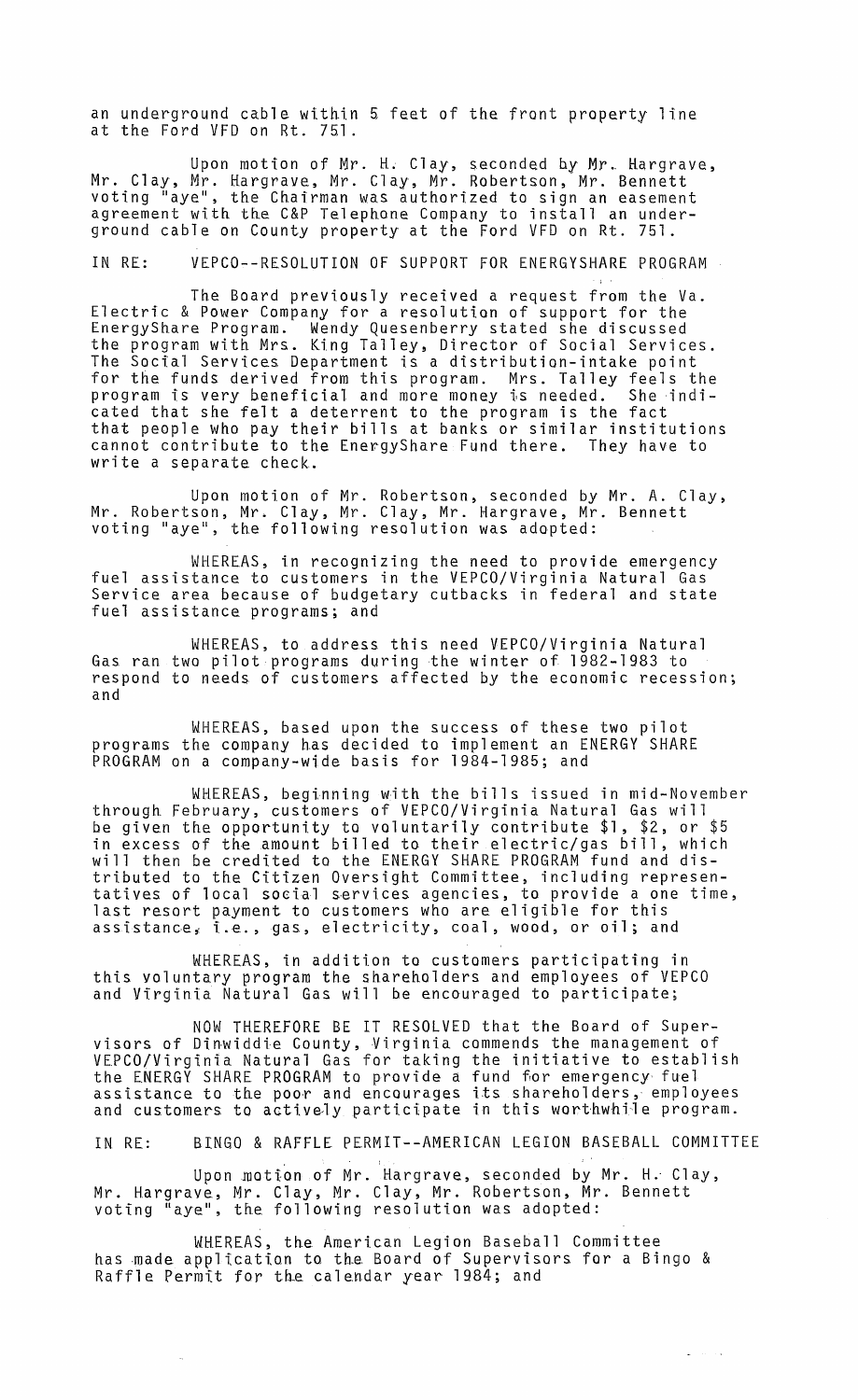WKEREAS, the American Legion Baseball Committee has paid the \$10.00 fee and meets the requirements of the State Code of Virginia;

 $\begin{pmatrix} 1 & 1 \\ 1 & 1 \end{pmatrix}$ 

NOW THEREFORE BE.IT RESOLVED by the Board of Supervisors of Dinwiddie County, Virginia that a Bingo & Raffle Permit<br>for the American Legion Baseball Committee be granted for calendar year 1984. .

IN RE: CKANGE IN MEETING DATE OF REGULAR MEETING FOR THE THIRD WEDNESDAY IN NOVEMBER TO NOVEMBER 20, 1984

Upon motion of Mr. Hargrave, seconded by Mr. H. Clay, Mr. Hargrave, Mr. Clay, Mr. Clay, Mr. Robertson, Mr. Bennett voting "aye",

BE IT RESOLVED by the Board of Supervisors of Dinwiddie County, Virginia that the regular scheduled meeting to be held Wednesday, November 21, 1984 at 8:00 P.M. be changed to Tuesday,<br>November 20, 1984 at 8:00 P.M.

IN RE: BLUE CROSS/BLUE SHIELD OF SOUTHWESTERN VIRGINIA--RENEWAL OF CONTRACT FOR 1984-85 AT SAME RATES

The County Administrator stated that the County received its health insurance renewal from Blue Cross/Blue Shield of' Southwestern Virginia for 1984-85. He stated the renewal rates will stay the same as the 1983-84 rates which are:

> \$52.56 - Subscriber only<br>\$78.84 - Subscriber and one minor child  $$141.92 - Family.$

He added that the Contract has been reviewed by the County's insurance consultant, Industrial Insurance Management Corporation, and the recommended acceptance of these rates.

Upon motion of Mr. H. Clay, seconded by Mr. Hargrave, Mr. Clay, Mr. Kargrave, Mr. Clay, Mr.'Robertson, Mr. Bennett voting "aye", the renewal of the health insurance contract for the County with Blue Cross/Blue Shield of Southwestern Virginia was approved for 1984-85 at the same rates as the 1983-84 contract period.

IN RE: RENOVATION/REPAIRS TO COUNTY BUILDINGS--COMMITTEE REPORT

The Building Committee, Mr. H. Clay, Mr. Hargrave, Mr. Knott and Mrs. Quesenberry, met at 7:00 P.M. to discuss the repairs needed on the vartous county buildings.

Mr. Hargrave reported the following:

Clerk's Office - A. The roof needs to be replaced. The Committee feels the roof should be bid out using genuine slate and using synthetic slate.

B. Other exterior work is needed such as: The wood beneath the roof is in bad shape; the gutters need repair; the pillars and supports for the stoop need repair; all outside wood surfaces need patnting.

C. On the inside, the drop ceiling needs to be replaced. The carpeting needs to be replaced.

Mr. Hargrave stated they felt these repairs would put the Clerk's Office in good shape. He added that they did not come to any conclusions on the addition. Mr. H. Clay stated their feeling was to get on with the repairs needed now and proceed cautiously with the addition.

2. Social Services Dept. - Mr. H. Clay stated that a new roof is needed on the Social Services building and they recommend a membrane roof.